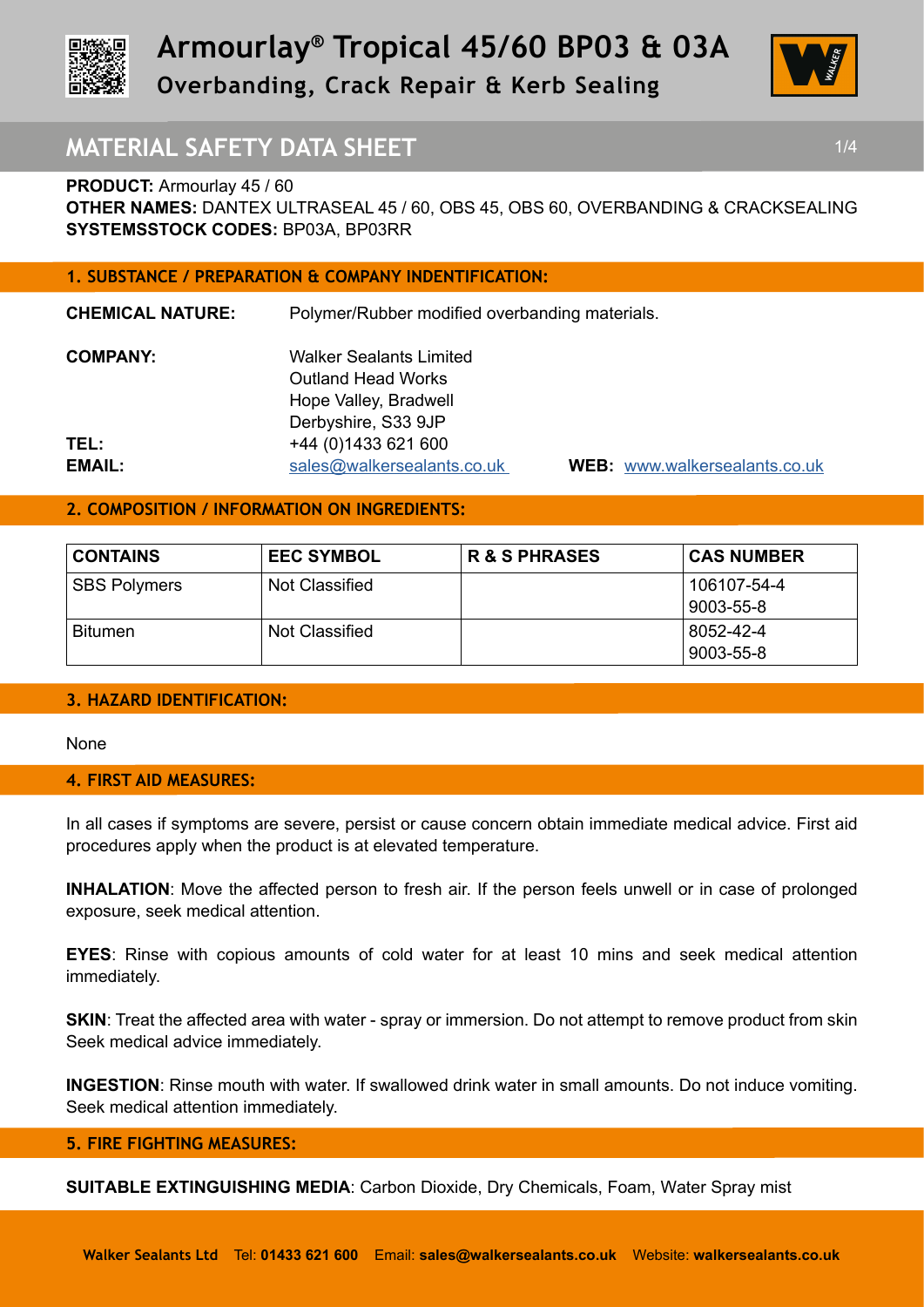



# **MATERIAL SAFETY DATA SHEET** *continued* 2/4

**EXPOSURE HAZARDS**: Risk of Fire and Explosions if product is overheated. THE MATERIAL REACTS VIOLENTLY WITH WATER.

**PROTECTIVE EQUIPMENT:** Use full protective clothing and self-contained breathing apparatus.

## **6. ACCIDENTAL RELEASE MEASURES:**

**PROTECTIVE MEASURES:** Avoid contact with skin, eyes and clothing. Wear suitable protective clothing Enclosed spaces should be opened to atmosphere.

### **CLEAN UP METHODS**:

- **Soil** Allow the material to solidify
- **Water** The product has a density greater than 1.00g/cm3, contain and recover by physical means. Dispose safely in accordance with local or national regulations.

## **7. HANDLING & STORAGE:**

**HANDLING**: Hot Material (170 - 190°C) - Avoid breathing fumes. Ensure adequate ventilation. Avoid eye and skin contact. Wear suitable protective clothing (S36/37/39).

**STORAGE**: Packages - Store in a cool dry place away from sources of ignition. Hot Liquid - Ventilate adequately as Hydrogen Sulphide can accumulate in confined spaces.

## **8. EXPOSURE CONTROL / PERSONAL PROTECTION:**

The level of protection and types of controls necessary will vary depending upon potential exposure conditions. Select controls based on a risk assessment of local circumstances. Appropriate measures include adequate ventilation to control airborne concentrations below the exposure guidelines/limits. PPE should meet recommended national standards. Check PPE suppliers.

#### **EXPOSURE CONTROL LIMITS**:

Petroleum Fumes OES (8 hours) 5mg/m3 OES (15 minutes) 15mg/m3 Hydrogen Sulphide OES (8 hours) 10mg/m3 OES (15 minutes) 25mg/m3 SBS Polymer **OES** (8 hours) 10mg/m3 OES (15 minutes) 25mg/m3

**Manufactures & Suppliers of:**  Joint Sealants Bituminous Repair Compounds High Friction Surfacing Colour Coated Aggregates **The Complete Highway Service** **Walker Sealants Limited**  Manufacturing & Sales Division Outland Head Bradwell, Hope Valley Derbyshire, S33 9JP Tel: 01433 621 600



Directors: J.S. Walker, J.G.R. Walker Company Reg No. 4041871 **A member of the Walker Group of Companies**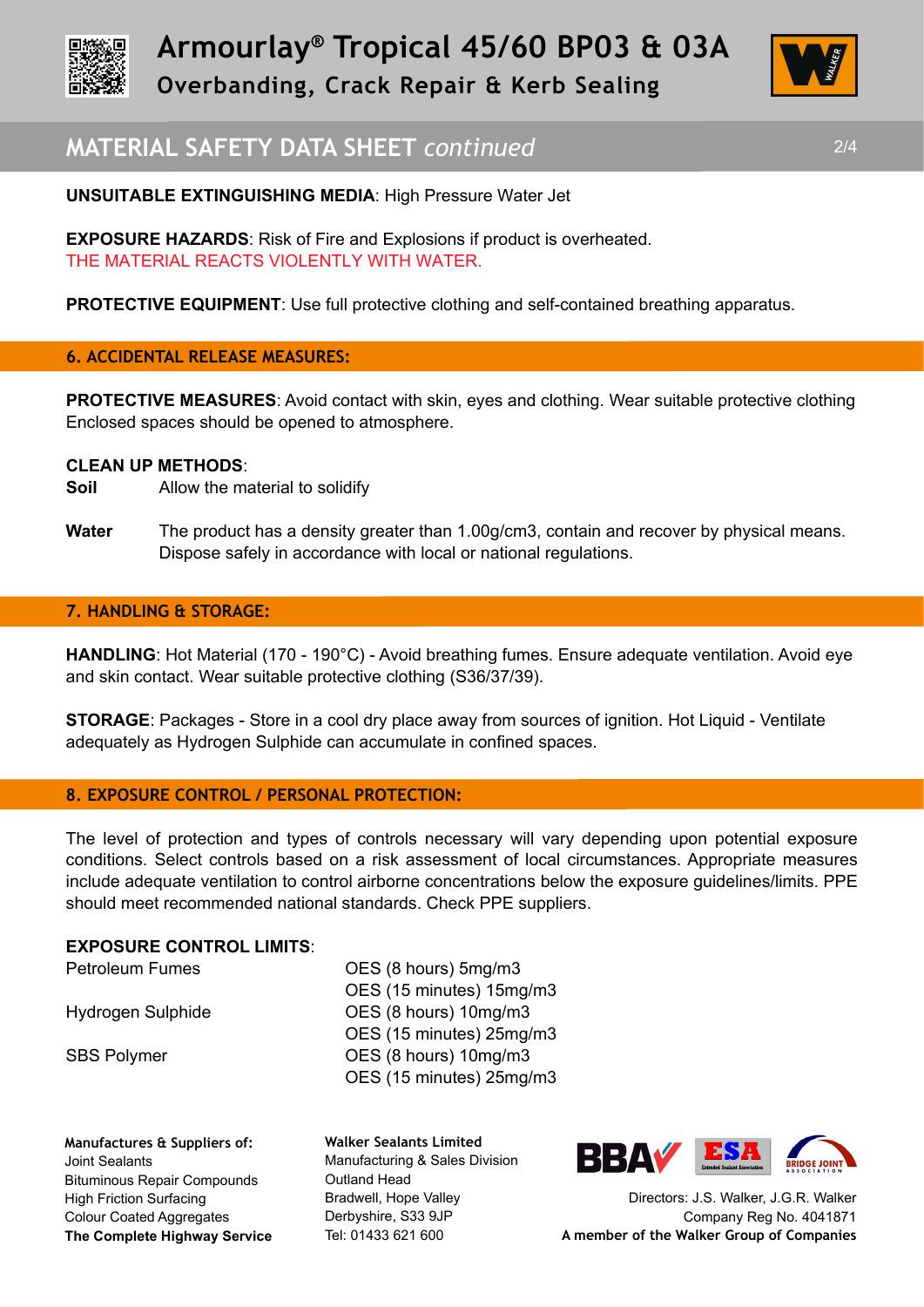



# **MATERIAL SAFETY DATA SHEET** *continued* 3/4

**SKIN PROTECTION:** Wear suitable long sleeved, full body overalls and safety boots at all times. Exposed skin must be covered due to risk from splashes.

**HAND PROTECTION**: Wear suitable gloves.

**EYE PROTECTION**: Wear suitable goggles or face protection.

# **9. PHYSICAL & CHEMICAL PROPERTIES:**

| <b>APPEARANCE: SOLID FORM BLACK</b>         | <b>FLASHPOINT: 250°C</b>                |
|---------------------------------------------|-----------------------------------------|
| <b>ODOUR: PERCEPTIVE</b>                    | <b>IGNITION: 280°C</b>                  |
| <b>DENSITY RANGE:</b> $1.60 \pm 0.2$ g/cm3  | <b>pH VALUE: NOT APPLICABLE</b>         |
| <b>MELTING POINT/RANGE: 120 - 190°C</b>     | <b>AUTOFLAMMABILITY: NOT APPLICABLE</b> |
| <b>BOILING POINT/RANGE: NOT APPLICABLE</b>  | <b>SOLUBILITY IN WATER: INSOLUBLE</b>   |
| <b>OXIDISING PROPERTIES: NOT APPLICABLE</b> | VISCOSITY: < 1500 mPAS                  |

**10. STABILITY & REACTIVITY:**

| <b>THERMAL DECOMPOSITION:</b> | Stable under normal operating conditions.                                                    |
|-------------------------------|----------------------------------------------------------------------------------------------|
| <b>CONDITIONS TO AVOID:</b>   | Overheating, Water Ingress.                                                                  |
| <b>MATERIALS TO AVOID:</b>    | The hot produce reacts violently with water.                                                 |
| <b>HAZARD DECOMPOSITION:</b>  | Thermal decomposition or burning may release Carbon Monoxide,<br>Soot and Hydrogen Sulphide. |

## **11. TOXICOLOGICAL INFORMATION:**

**INGESTION:** > 2000mg/kg\* =

**EYES:** > 2000mg/kg\*

\* EXPECTED RESULTS, NOT TESTED

## **12. TRANSPORT INFORMATION:**

NOT CLASSIFIED AS HAZARDOUS FOR TRANSPORT

## **13. DISPOSAL INFORMATION:**

**Armourlay OBS Material -** authorised disposal in accordance with local or National Regulations.

**Packages -** to be considered as industrial waste, can be recycled if not contaminated.

### **14. ECOLOGICAL INFORMATION:**

**Avoid losses to the environment wherever possible. No known risks.**

**MOBILITY: Air:** There is a slow loss by evaporation.